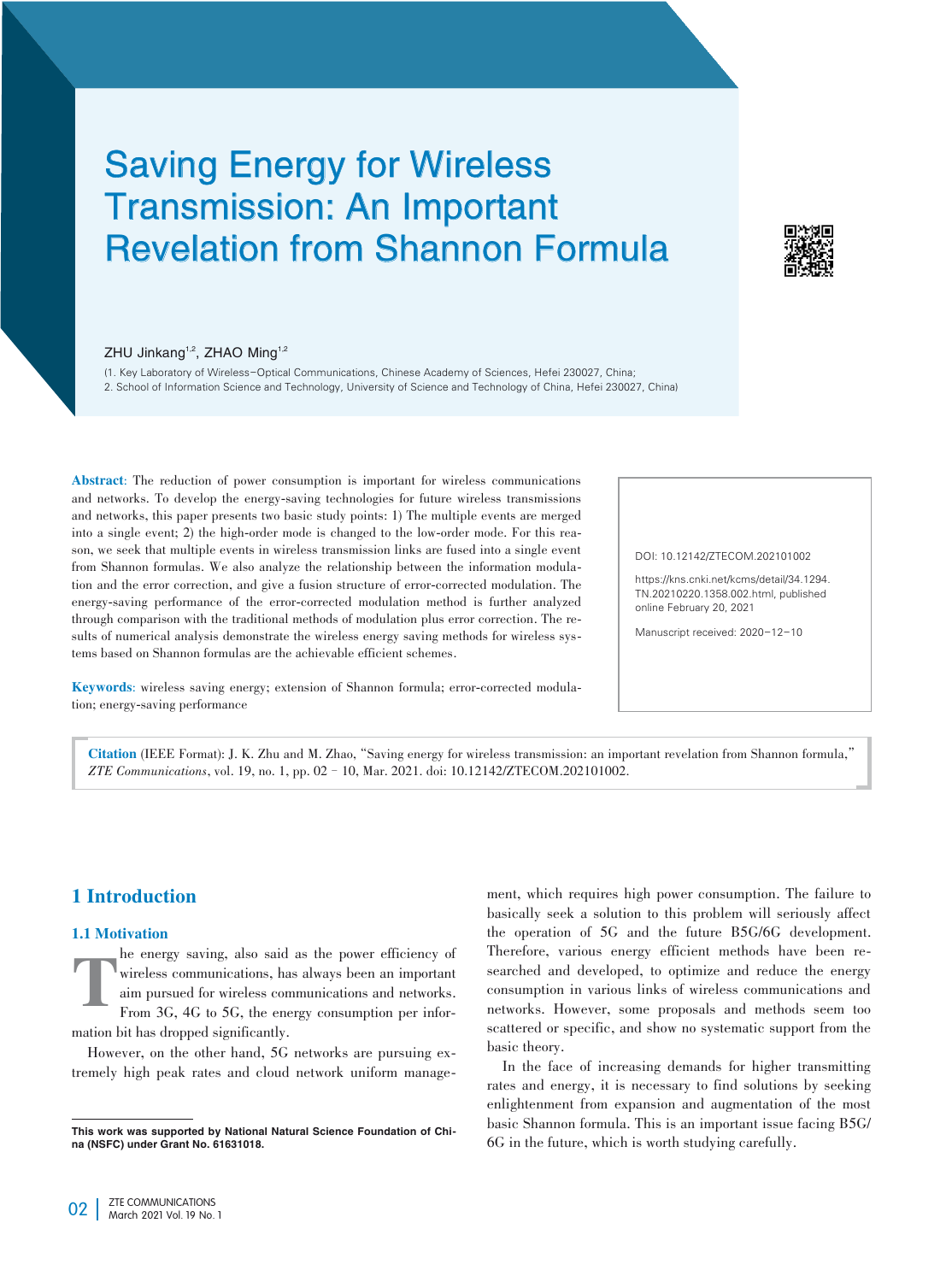#### 1.2 Related Work

The Green Wireless Conference held in Huangshan, China in 2009 is still vivid in our memory. As an outcome of this conference, Ref. [1] summarized the preliminary research on antenna design, service transmission, network design and energy-saving function design, reflecting the results and thinking on green wireless communication technology at that time. A related R&D research project supported by National Key Basic Research Program of China ("973" Program) was subsequently launched in 2010 and has made outstanding contributions to promoting the development of energy-saving technology for wireless communications in China. Moreover, among the achievements are several representative important papers such as "Cell Zooming for Cost-Efficient Green Cellular Networks"<sup>[2]</sup> and "Traffic-Aware Network Planning and Green Operation (TANGO)"[3] . The international communities have also been studying green wireless communications actively.

Many research papers focusing on energy efficiency and energy saving have been published around the world. These publications concern three main aspects: fundament research, cellular networks and sensor networks.

The basic concepts of energy-efficient communications can be found in Ref. [4], which also summarized some fundamental works and advanced techniques for energy efficiency, including information-theoretic analysis and multiple transmission technologies.

Based on energy conservation and the Shannon capacity theorem, the capacity-power consumption formula was proposed in Ref. [5]. The network spectral efficiency and energy efficiency functions of the cellular network were researched, and the relationship between the power consumption and the spectrum efficiency in the cellular networks was also revealed<sup>[6]</sup>. A consumption factor theory to analyze and compare energy efficient design choices for wireless communication networks was presented in Ref. [7]. These approaches provide new methods for analyzing and comparing the power efficiency of communication systems.

For 5G development, the optimization solutions to energy and cost efficiency were investigated for wireless communication systems with a large number of antennas and radio frequency (RF) chains<sup>[8]</sup>. The overall power transfer efficiency (PTE) and the energy efficiency (EE) of a wirelessly powered massive multiple input multiple output (MIMO) system were investigated in Ref. [9]. Moreover, a novel quadrature spacefrequency index modulation (QSF-IM) scheme was proposed as a promising energy-efficient radio-access technology for 5G wireless systems<sup>[10]</sup>. Using dual antenna constellation, the proposed scheme can enhance data rates with no extra cost of energy consumption.

Recently, the energy-saving research on sensor networks has made further progress. A novel inter-cluster routing was proposed in Ref. [11], which simultaneously takes the energy efficiency in both intra-cluster and inter-cluster phases into account. Moreover, a novel concept of energy efficiency welfare was introduced<sup>[11]</sup>. The nonlinear fractional programming for the optimal solution to energy efficiency maximization was presented, based on which a particle-swarm optimizationbased solution algorithm was proposed in Ref. [12]. An analytical framework for studying the energy efficiency trade-off of cooperation in sensor networks was presented in Ref. [13]; this trade-off is shown to depend on several parameters such as the received power, processing power and the power amplifier loss. The analytical and numerical results reveal that for small distance separation between the source and destination, direct transmission is more energy efficient than relaying.

The joint research of spectrum efficiency and energy efficiency in wireless communications is also one of the most important topics in the next-generation wireless networking area, which is attracting more and more attention from industry, research, and academia $14$ <sup>[4]</sup>. In Ref. [15], the energy efficiency and spectrum efficiency in underlay device-to-device (D2D) communications enabled cellular networks were investigated.

In summary, since 2009, the research on improving energy efficiency and energy saving has achieved many results. However, compared with the prediction made by Green Touch's research that the net energy consumption in communications networks would be reduced by up to 98% by 2020 relative to  $2010^{[16]}$  or that the energy efficiency would be increased by a factor of 1 000 compared to the  $2010 \text{ level}^{[17]}$ , it is far from being achieved. Therefore, from the enlightenment of expending Shannon formulas, this paper will study the foundation and new methods of energy saving in wireless transmission and network coverage to meet the needs of future B5G/6G development.

## 1.3 Contributions

Energy saving has always been an important aim pursued from 3G, 4G to 5G. The energy consumption per information bit has dropped significantly. However, it is still far away from the future B5G/6G development requirement.

To develop the energy-saving technologies for future wire less transmissions and networks, this paper presents two basic study points: 1) The multiple events are merged into a single event, or the opposite; 2) The high-order mode is changed to the low-order mode, or the opposite.

Making the joint study of the two points above, we seek that the multiple events are merged into a single event in wireless transmission links, from Shannon channel capacity formula, to obtain a new relationship between the information modulation and the error correction, and give a new method of fusing constellation structures of error correction and modulation. Further, the energy-saving performance of the given fusion structure is analyzed, and compared with traditional method of modulation plus error correction.

The research results indicate the given method of wireless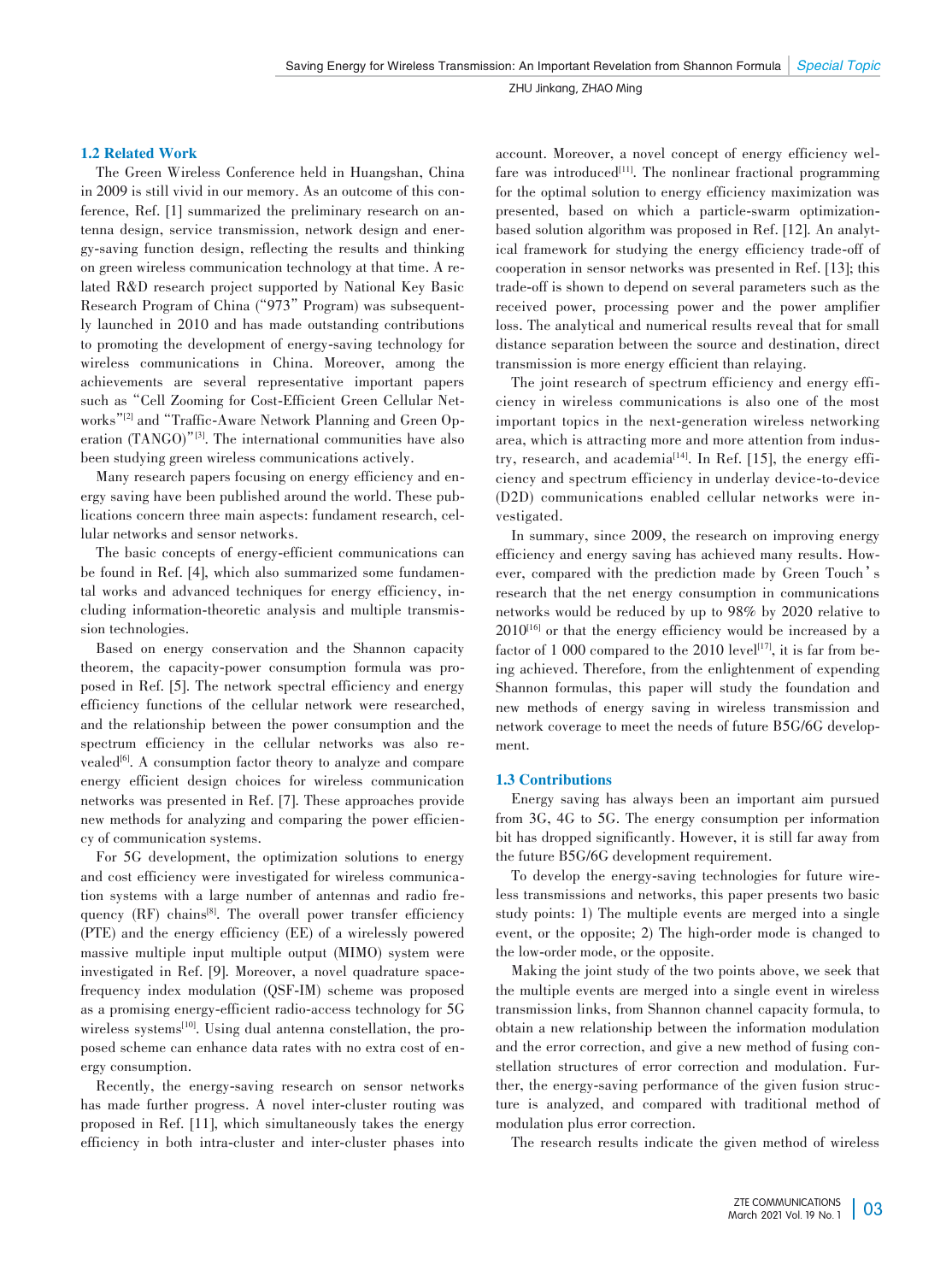saving energy with the revelation from the Shannon formula has high energy efficiency.

The remainder of this paper is organized as follows. Section 2 is the problem formulation. Section 3 gives a fusion method of error correction and modulation with revelation from the Shannon channel capacity formula. Section 4 analyzes the energy-saving performance of the given method. Finally, in Section 5, we conclude this paper.

## 2 Problem Formulation

Facing the future communications, high transmission speed, low energy consumption and short time delay are important requirements that must be met. The historical experience tells us that the solution to major problems must begin from the analysis and demonstration of basic theories.

From the perspective of theoretical analysis of saving energy, the topology structures of two basic study points presented by this paper can be written into two expressions.

The first topology structure is to transform the processing with two or more sub-events into a simple event (or vice versa). It can be expressed as

$$
A = \sum_{j=1}^{g} A_g \iff B,\tag{1}
$$

where the *g* sub-events of event *A* are turned into event *B*; the event *B* is turned into *g* sub-events of event *A*.

The second expression of topology structure is that the highorder event is transformed into the multiple low-order subevents to improve the energy efficiency (or vice versa), which can be expressed as

$$
A^e \Leftrightarrow q(A^{e-1}),\tag{2}
$$

where the exponential order  $e - 1$  of event  $A^{e-1}$  is lower than the exponential order  $e$  of  $A^e$ , and not as complicated as  $A^e$ .  $q$  is the coefficient of the parallel lower-order.

Therefore, this paper discusses the mathematic expressions of energy-saving ability of the two topology structures, including the performance evaluation of energy saving.

#### 2.1 Evaluation Function of Power Consumption

When wireless communication event *A* is considered, such as modulation/demodulation (Mod/Dem), the required power consumption  $P_a$ , for achieving transmission capability  $S_a$ , can be expressed as

$$
P_a = f_a(S_a; Q_a), \tag{3}
$$

where  $Q_a$  is other resource consumption items required for achieving expected capability  $S_a$ . This formula represents the energy consumption to realize the transmission capacity  $S_a$ . In general, the unit of power consumption is mW and the unit of transmission capability is bit.

Given the other resource consumption items  $Q_a$ , such as the frequency bandwidth and the time delay, the relationship be⁃ tween the fluctuation in achievable performance and the increase or the decrease in power consumption can be derived by the partial differentiation of the power consumption in Eq. (3) as

$$
\frac{\partial P_a}{\partial S_a} = \frac{\partial f_a(S_a; Q_a)}{\partial S_a} \Big|_{Q_a = Q},\tag{4}
$$

where  $Q$  is a given value of other resource consumption. This formula represents the energy consumption for one-bit increase of the transmitted information, which is the incremental relationship between energy consumption and information bits.

Therefore, we define the energy-saving evaluation function of event *A* as

$$
\eta_a = \frac{1}{\frac{\partial P_a}{\partial S_a}|_{Q_a = Q}} = \frac{\partial S_a}{\partial P_a}|_{Q_a = Q},\tag{5}
$$

where  $\eta_a$  is the amount of information that can be obtained per added unit of power, and it must be greater than zero. As long as  $\eta_a > 1$ , the performance improvement will be greater than the increased energy consumption, and it is possible for improving the energy-saving effect. The larger  $\eta_a$ , the greater the energy efficiency, or vice versa.

Obviously, Eqs. (3), (4) and (5) are also suitable for event *B*.

As in Eq. (1), wireless event *A* consists of *g* sub-events and the energy consumption is  $P_a = P_{a1} + ... + P_{a g}$ . Then the incremental relationship between energy consumption and information bits is

$$
\frac{\partial P_a}{\partial S_a} = \sum_{j=1}^g \frac{\partial f_{a_j}(S_{a_j}; Q_{a_j})}{\partial S_{a_j}}|_{Q_{a_j} = Q},
$$
\n(6)

and the energy-saving evaluation function of event *A* is rewritten as

$$
\eta_a = \sum_{j}^{g} \frac{\partial S_{a_j}}{\partial P_a} \big|_{Q_{a_j} = Q_a}.\tag{7}
$$

Therefore, in wireless communications, how to seek an achievable technical method to obtain high energy-saving efficiency is an important problem.

## 2.2 Energy Saving of Combining Multiple Events

Now, we consider to develop a new event (event *B*), which is synthesized by the *g* sub-events of event *A*. Also we will complete the design for selecting event *B* or original event *A* de⁃ pending on the consumed energy  $P<sub>b</sub>$ . Based on the principle of minimum energy expenditure, Eq. (8) can be used to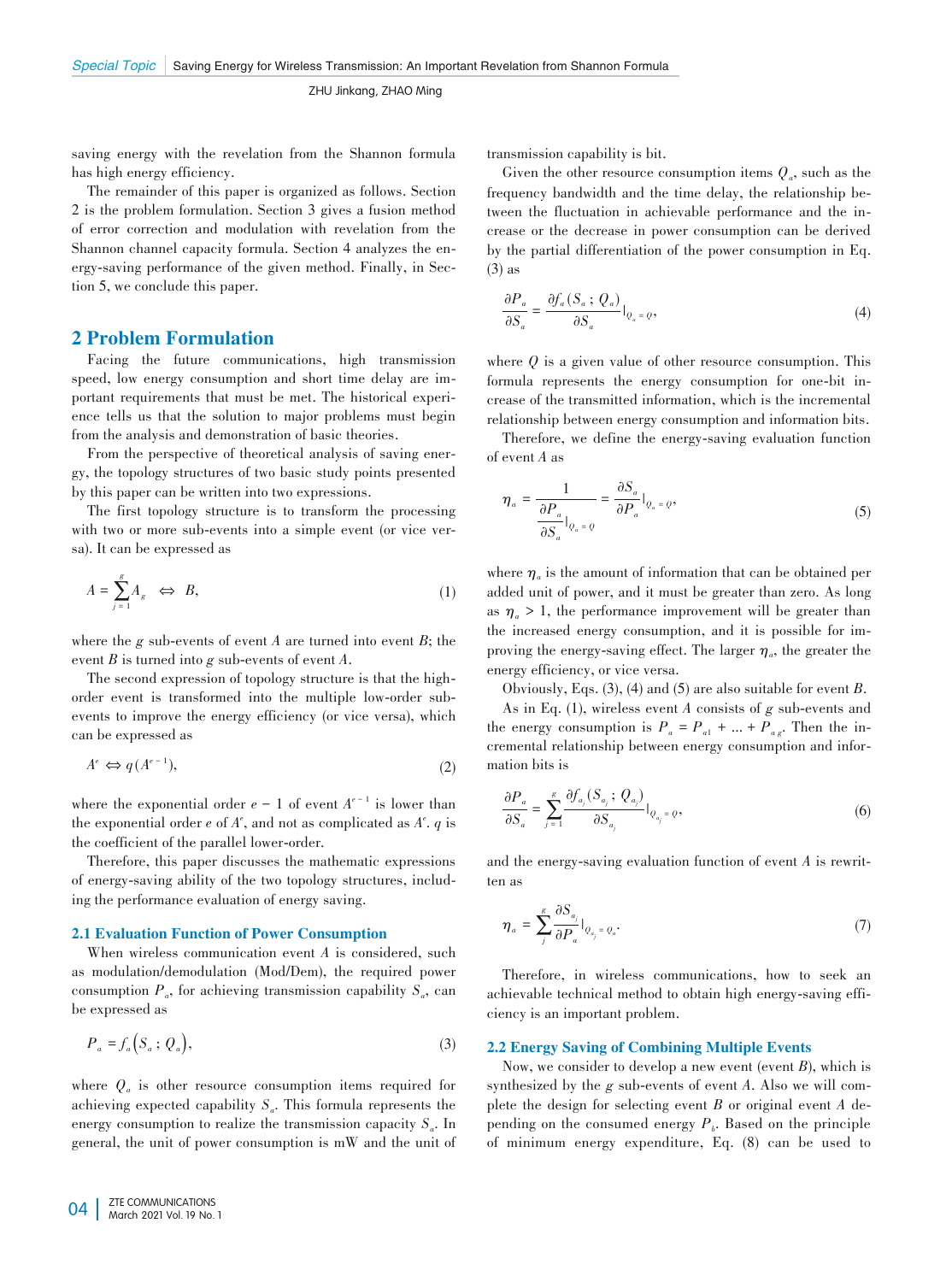choose the best design of a new event according to the principle of consuming less energy.

if 
$$
P_a > P_b
$$
, choose *B*,  
if  $P_a < P_b$ , choose *A*. (8)

In fact, the design above is not that simple. For example, are the changes of energy consumption of event *A* and event *B* for the change of transmission ability the same? When the transmission capability *S* of event *A* and that of event *B* are the same, the answer to this problem is

$$
P_a > P_b \text{ and } \frac{\partial \sum_{i=1}^g P_{a_i}}{\partial S_a} > \frac{\partial P_b}{\partial S_b},
$$
\n
$$
(9)
$$

and then we must choose event *B*, and vice versa.

Therefore, in-depth research is needed to find a better method and effective design for achieving the given wireless event, which facilitates minimizing the energy expenditure.

#### 2.3 Energy Saving of High-Order Event

There is a wireless event with *e*-order, denoted as  $A^e$ , of which the power consumption is  $P_{a^e}$ . For the order reduction processing, we transform event  $A^e$  into event  $A^{e-1}$ , reducing the event from *e*-order to (*e*-1)-order. Generally, the energy consumption of event  $A^{e-1}$  will be less than that of event  $A^e$ , and its performance will also be less than the performance of event *Ae* .

Thence, we need to confirm how many events  $A^{e^{-1}}$  have the same performance with the single event  $A^e$ , and carefully study if their power consumption is less than that of the single event *Ae* . The comparison of the achievable performance and the energy consumption between the high-order event and *q* low-order events, when the transmission capability *S* of event *A* and that of event *B* are the same, can be ex⁃ pressed as

$$
P_{a^c} > P_{a^{c-1}} \text{ and } \frac{\partial P_{a^c}}{\partial S_{a^c}} > q \frac{\partial P_{a^{c-1}}}{\partial S_{a^{c-1}}},
$$
\n(10)

and then, we must choose event *B,* and vice versa.

Eq. (10) represents that the higher the energy efficiency, the lower the energy consumption required for performance improvement and the better the design.

Thence, the energy-saving issue of wireless communications and networks is divided into two research topics:

1) When an event having multiple sub-events compares with another single event, which one has smaller energy consumption?

2) Comparing a high-order event and multiple low-order sub-events, which one has smaller energy consumption?

Here, we have presented the mathematical expressions of

two types of energy-saving problems. The next sections will show the revelation from the Shannon formula and accordingly provide energy-saving solutions to the problems.

# 3 Revelation from Shannon Channel Ca⁃ pacity Formula

As is well known, the channel capacity formula of Shannon theory is a very important theoretical foundation of wireless communications. It is also very important for our research on energy saving for wireless transmission links, wireless area coverage, wireless networking, etc.

Here, we discuss energy-saving issues of the wireless transmission link that includes two parts: the error correction coding/decoding (codec) and the modulation/demodulation (Mod/Dem), as shown in Fig. 1. This link is a stable transmission flow for a given channel. In this regard, some researchers have made considerable efforts, trying to combine the error correction and the modulation into one event. However, they have not yet obtained good usable results. From the perspective of saving energy, it is worth deep studying.

Therefore, we suggest seeking the inspiration and methods by extending the Shannon formula, study the fusion of the error correction codec and the modulation/demodulation, and analyze the relationship between the information rate and power consumption in the fading channel.

#### 3.1 Fusion of Error Correction and Modulation

If the input signal is  $x(t)$  and the output signal is  $y(t)$ through the Gaussian fading channel, the characteristic of the Gaussian channel is  $h$ , and the channel noise is  $N_0$ , the relationship between input and output is

$$
y(t) = hx(t) + N_0.
$$
\n(11)

According to the Shannon formula of channel capacity<sup>[18]</sup>, the wireless transmission capacity  $C_{(xx)}$  can be written as

$$
C_{(x,y)} = \max_{P(x)} H(y) - H(N_0), \qquad (12)
$$



▲Figure 1. Current wireless transmission link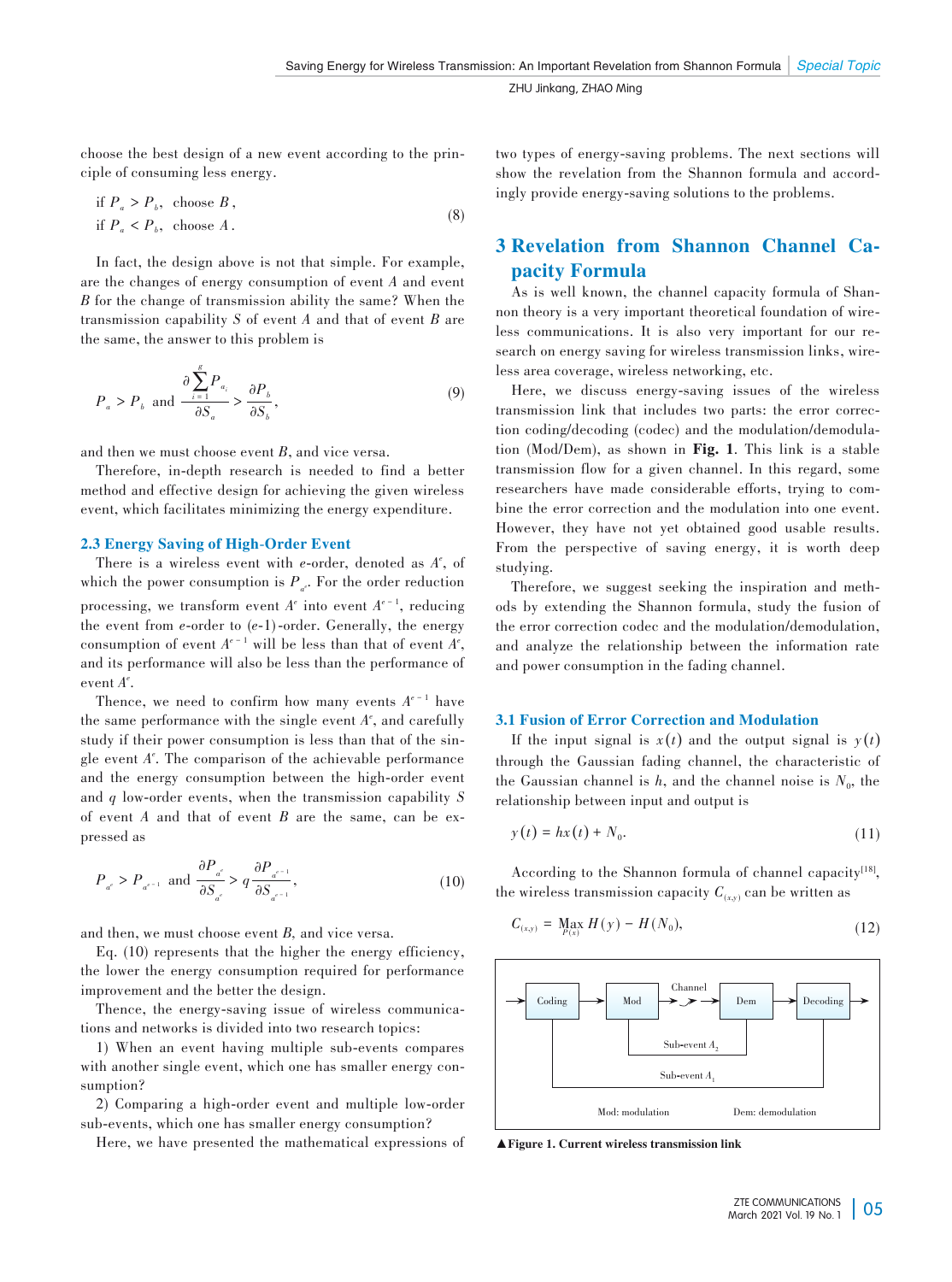where  $C_{(x,y)}$  is the entropy of the output signal *y* when the input is *x*, i.e., the channel capacity;  $H(N_0)$  is the lost entropy due to channel noise;  $P(x)$  is the statistics function determined by the transmitted signal source  $x(t)$ . Generally, Max  $H(y)$  is the entropy of the input signal *x*, i.e. Max  $H(y)$  =  $H(x)$ .  $H(x)$  is an integral from negative infinity to positive infinity, which is unavailable in practical applications.

For this reason, we can define the confidence of the cumulative probability distribution as a reference variable, which is denoted as  $\omega$ , and get the accurate entropy under the given confidences.

We assume  $\omega$  is the achievable confidence of the signal  $x(t)$ , the reliable channel capacity  $C_{\omega}$  under the given confidence is the difference of the entropy of input signal  $H(x)$ and the entropy of noise  $H_{N_0,(1-\omega)}$ , which contains the noise entropy and the out-of-confidence discarding entropy. Therefore, the achievable transmission capacity  $C_{\omega}$  under the confidence *ω* is expressed as

$$
C_{\omega} = H_{\alpha} - H_{N_o, (1 - \omega)}.\tag{13}
$$

If  $H_{N_0(1-\omega)} > 0$ ,  $C_{\omega} < H_x$  and  $\omega < 1$ . It was only when  $\omega$  =100% and  $N_0$  =0 that we may achieve the lossless capacity,  $C_{x,\omega} = H_x$ .

When the input signal  $x(t)$  has *n* symbols,  $(x_1,...,x_n)$  and the Gaussian channel is a normal distributed channel, the mean probability of errors appearing at the Gaussian channel is  $\bar{p}(N_{0,i}) = 1/C_i^n$ , where  $C_i^m$  is the number of combinations of *i* in *n*. Then the entropy of  $N_0$ , which causes *i* error symbols in the output, is expressed as

$$
H_{N_0,i} = \log \frac{n!}{i!(n-i)!}.
$$
 (14)

In this way, the reliable transmission capacity  $C_{\alpha}$  based on the confidence *ω* can be expressed as

$$
C_{\omega} = n - \log \sum_{i=0}^{k} C_i^n, \ C_i^n = \frac{n!}{i!(n-i)!}, \tag{15}
$$

where *k* is the maximum number of the error symbols that can be corrected at the same time.

If there is only one error or error-free in *n* output symbols, the  $n + 1$  symbol combination states in the output will be only received, and the reliable transmission capacity  $C_{\mu}$  can be simplified to

$$
C_{\omega} = n - \log_2(1 + n), \text{ for } k = 1.
$$
 (16)

The channel capacity  $C_{\omega}$  is the amount of receivable information (denoted as *m*) transmitted by *n* symbols. For example, if the signal *x* has three symbols  $(n = 3)$ ,  $x_1, x_2$  and  $x_3$ 

will be treated as a block, including one information symbol (*m*=1), and input into the Gaussian fading channel. The possible states received are one error-free state, and three states with a single error. The total is four combination output states (Fig. 2).

Here we express the probability of the right symbol and the wrong symbol as  $p_i$  and  $q_1$ , respectively. If the appearing probabilities of the four output states are all the same, i. e.,  $p_i = q_1 = 1/4$  for  $i = 1, 2, 3$ , the confidence of this block is  $\omega$  =3/4 = 75% and the reliable channel capacity of correcting one error is  $C_{\omega} = 3 - \log_2(1+3) = 1$  bit.

Therefore, based on Eqs.  $(15)$  and  $(16)$ , we can give an error-corrected modulation method. For example, in the 1/3 code block shown in Fig. 2,  $x<sub>2</sub>$  is the information bit while the others are check symbols. In this way, one symbol error can be corrected and the transmission efficiency is  $1/3$ . Similarly, we can build error-corrected modulation of 2/5 code, 3/7 code, 4/9 code, 5/11 code, 6/13 code, 7/15 code, etc.

#### 3.2 Constellation Diagram of Error-Corrected Modulation

Based on the above modulation method, we can combine the error-correction function with modulation structure.

The error-corrected modulation method is a constellation modulation structure with the error correction capability.

To construct the constellation diagram of the error-corrected modulation, the processing steps are divided into three parts: 1) planning the constellation point with the information bit plus check bit as a code; 2) choosing a location of the constellation point suitable for transmitting information bits; 3) dividing the constellation area of the correctable error, where the erroneous information bit can be directly detected by the receiver.



▲Figure 2. Modulation block with one error correction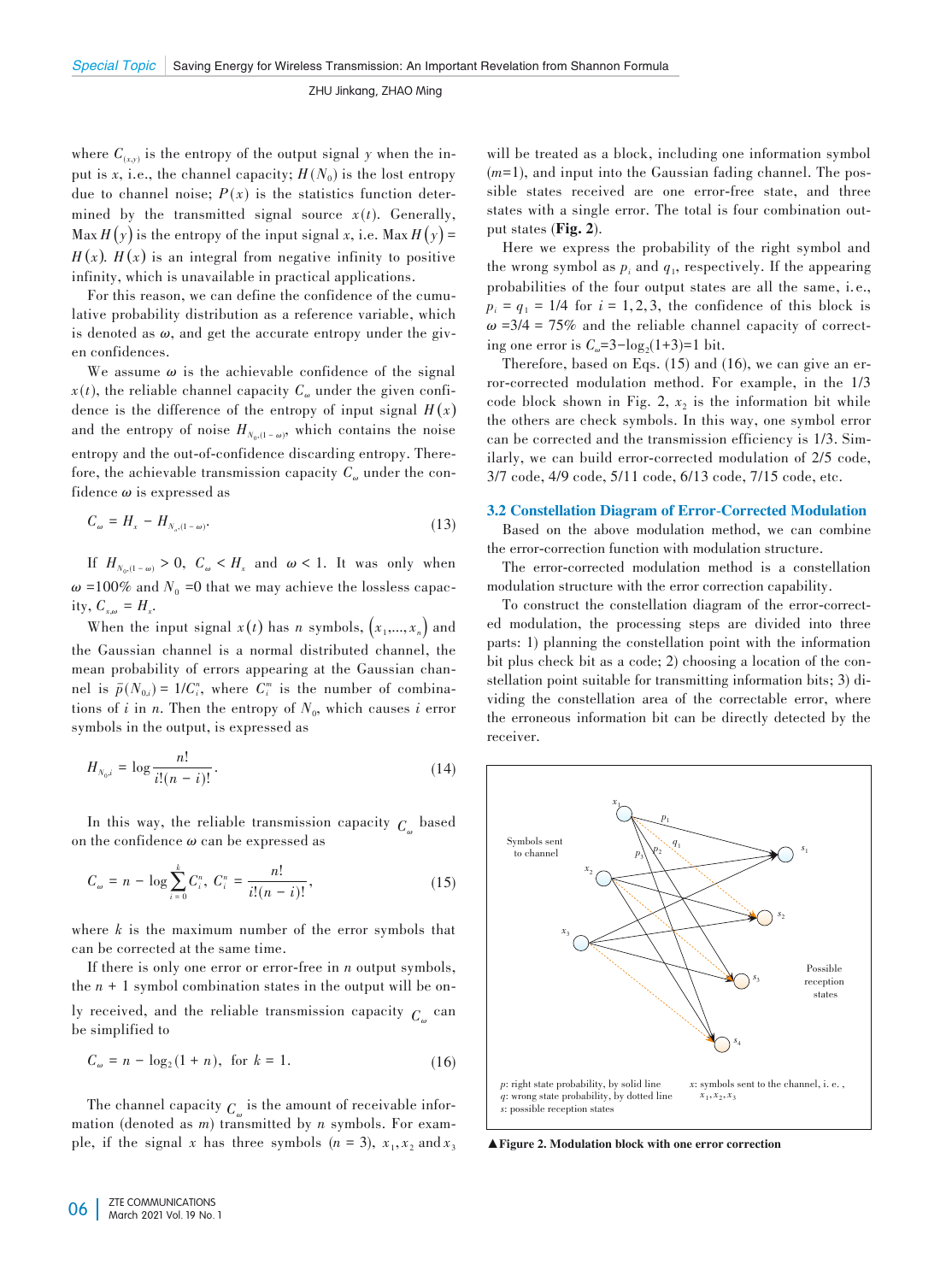Fig. 3 shows the (3,1) modulation code with 3 symbols as an example, where one information bit and two check symbols are included and the single error can be corrected. Therefore, the information symbol of the  $(3,1)$  code is 0 or 1 and the added error check symbols can be 00, 11, or 01, 10. The modulation coding has one of two structures with no error:  $(0,0,0)$   $(1,1,1)$  or  $(0, 0, 1)$   $(1, 1, 0)$ . This modulation code with the constellation points can correct one error.

# 4 Analysis of Energy-Saving Efficiency

## 4.1 Energy Consumption of Two Modulation Methods

Based on the above processing, this section analyzes the power consumption of two structures of the error correction plus modulation and the error-corrected modulation for wireless transmission links, to find which method saves more energy.

First, let us consider the traditional transmission link, in which the error correction codec is event *A*<sup>1</sup> and the Mod/Dem is event  $A_2$ , to analyze the energy-saving efficiency.

The power consumption of event  $A_1$  can be expressed as

$$
P_{a_1} = (f_T(S_{a_1}; Q_{a_1}) + f_R(S_{a_1}; Q_{a_1}))|_{Q_{a_1} = 1} \approx (f_T(S_{a_1}) + f_R(S_{a_1}))P_0.
$$
\n(17)

In general, the coding process is addition operation depending on the coding length *n*, and the power consumption of the coding process can be expressed as the function of  $i<sub>T</sub>$ -order coding length *n*. For simplicity, the power consumption of the decoding process can be expressed as the function of  $i_R$ -order coding length *n*. Then, the power consumption of the coding and decoding processing of the  $(n, m)$  code can be respectively simplified to

$$
f_T(S_{a_1}) \approx \alpha_T(n^{i\tau}), \quad f_R(S_{a_1}) \approx \alpha_R(n^{i_R}). \tag{18}
$$

Therefore, the total power consumption of the coding and decoding processing of the (*n*, *m*) code for the corrected error  $k = 1$ , i.e., the total of event  $A_1$ , is

$$
P_{a_1} \approx \left(\alpha_T(n)^{i_T} + \alpha_R(n)^{i_R}\right)P_0,
$$
\n(19)

where the subscript *T* means the transmitting process, *R* means the receiving process, and  $P_0$  is the power consumption of a single addition operation  $(i = 1)$  of one symbol. Moreover,  $i = 1$  means the addition operation, and  $i = 2$  and  $i = 3$  are respectively the multiplication operation and the convolution or iteration operation.

Second, event  $A_2$  is the *n*-order quadrature amplitude modulation (QAM) modulation. By the Shannon theory, the transmitted signal symbol rate in unit bandwidth and unit time is



 $\blacktriangle$  Figure 3. Error-corrected modulation constellation of (3, 1) coding

$$
n = \log\left(1 + \frac{P_{a_2}}{N_0}\right) \approx \log\frac{P_{a_2}}{N_0}, \quad P_{a_2} \approx 2^n N_0,
$$
 (20)

where  $n$  is the number of transmitted signal symbols in a block. The receiving demodulation of event  $A_2$  is similar to code demodulation, with only multiplication and comparison; the power consumption can be expressed as  $(\beta_R n^{i_R}) P_0$ .

Therefore, the power consumption of Mod/Dem with *n* symbols is

$$
P_{a_2} = f_T(2^n(N_0)) + f_R(n') \approx (\beta_T 2^n) N_0 + (\beta_R n') P_0 , \qquad (21)
$$

where  $N_0$  is the power of channel noise;  $f_R(n^r)$  is the power consumption of the receiver, which is proportional to the code length *n*.

Therefore, the total power consumption of coding/decoding plus Mod/Dem can be expressed as

$$
P_a = P_{a_1} + P_{a_2} \approx \left(\alpha_T n^{i_T} + \alpha_R n^{i_R} + \beta_R n^r\right) P_0 + (\beta_T 2^n) N_0 \,.
$$
\n(22)

When  $i_T = i_R = r = 2$ , all power operations in  $P_0$  item of Eq. (22) are multiplication operation. The power consumption of the operation of one symbol is denoted as  $P_0$ , and is equal to the unit noise power  $N_0$ . If  $P_0 = N_0$ , Eq. (22) can be simplified as

$$
P_a \approx N_0 \Big( (\alpha_T + \alpha_R + \beta_R) n^2 + \beta_T 2^n \Big). \tag{23}
$$

Fig. 4 shows the power consumptions of event *A* under different sending/receiving parameters with *k* = 1 and  $N_0 = P_0 = 1 \mu W$ . Obviously, the power consumption increases exponentially as *n* increases. With the increase of the sending/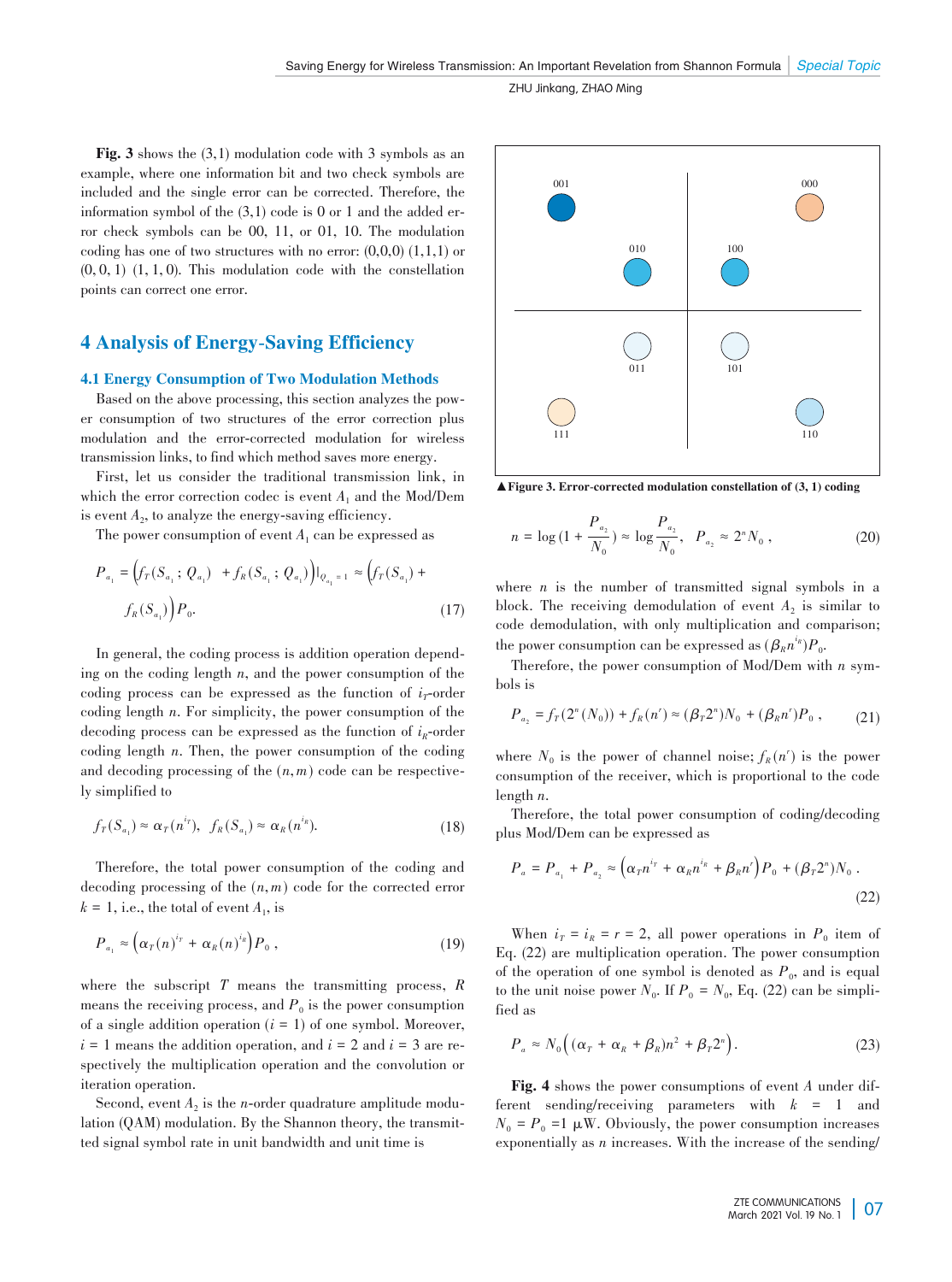receiving parameters, the power consumption also increases significantly.

Fig. 4 demonstrates that for every additional bit of information in error correction coding, from *m* to *m*+1, the code length must be increased by two symbols at least, from *n* to *n*+2, that is *m*=(*n*-1)/2. Therefore, (3, 1) code, (5, 2) code, (7, 3) code, (9, 4) code, (11, 5) code, (13, 6) code, (15, 7) code, etc. are all such coding.

Based on Eq. (5) in Section 2, the evaluation function of power consumption of event *A* can be expressed as

$$
\eta_a = \frac{\partial S_a}{\partial P_a} \approx \frac{1/N_0}{\left(\alpha_r + \alpha_R + \beta_R\right) \left((n+2)^2 - n^2\right) + \beta_r \left(2^{n+2} - 2^n\right)} \cdot (24)
$$

If  $\alpha_T = \beta_T = 1$  and  $\alpha_R = \beta_R = 3$ , the evaluation function of power consumption of event *A* can be expressed as

$$
\eta_a \approx \frac{1/N_0}{7\left((n+2)^2 - n^2\right) + \left(2^{n+2} - 2^n\right)}.
$$
\n(25)

Based on different lengths of symbol blocks and information bits (*n*, *m*), the evaluation function of the power consumption for error correction and modulation separation in the traditional transmission link is shown in Fig. 5.

Now, let us consider the fusion structure of error-corrected modulation of event *B*. Only Mod/Dem processing is taken for  $C_j^n$  combination states shown in Eq. (15), where  $j = 0, 1, \dots, k$  (*k* is the number of error correction symbols of a block). Then, the power consumption of event *B* can be simplify as

$$
P_b \approx \beta_T(N_0) \sum_{j=0}^{k=1} C_j^n 2^m + \beta_R(n)^r P_0 \approx
$$
  

$$
N_0 \left( \beta_R n^2 + \beta_T (1+n) 2^m \right),
$$
 (26)

where  $i = 2$  and  $P_0 = N_0$ .

The power consumptions of event *B* under different sending/ receiving parameters are shown in Fig. 6, where the parameters are  $\alpha_T$ ,  $\beta_T$ ,  $\alpha_R$ , and  $\beta_R$ ,  $k = 1$ , and  $N_0 = P_0 = 1$   $\mu$ W. Obviously, the power consumption increases exponentially with *m*. Along with the increase of the sending/receiving parameters, the power consumption also increases. However, compared with event  $A$  shown in Fig. 4, the power consumption is significantly reduced.

Similar to Eq.  $(25)$ , the evaluation function of the power consumption of event *B* can be expressed as

$$
\eta_b \approx \frac{1/N_0}{(\beta_R)\left((n+2)^2 - n^2\right) + \beta_T\left((3+n)2^{m+1} - (1+n)2^m\right)}.
$$
\n(27)



▲Figure 4. Power consumption of event *A* under different parameters



▲ Figure 5. Energy-saving evaluation function of the traditional link



▲Figure 6. Power consumption of event *A* under different parameters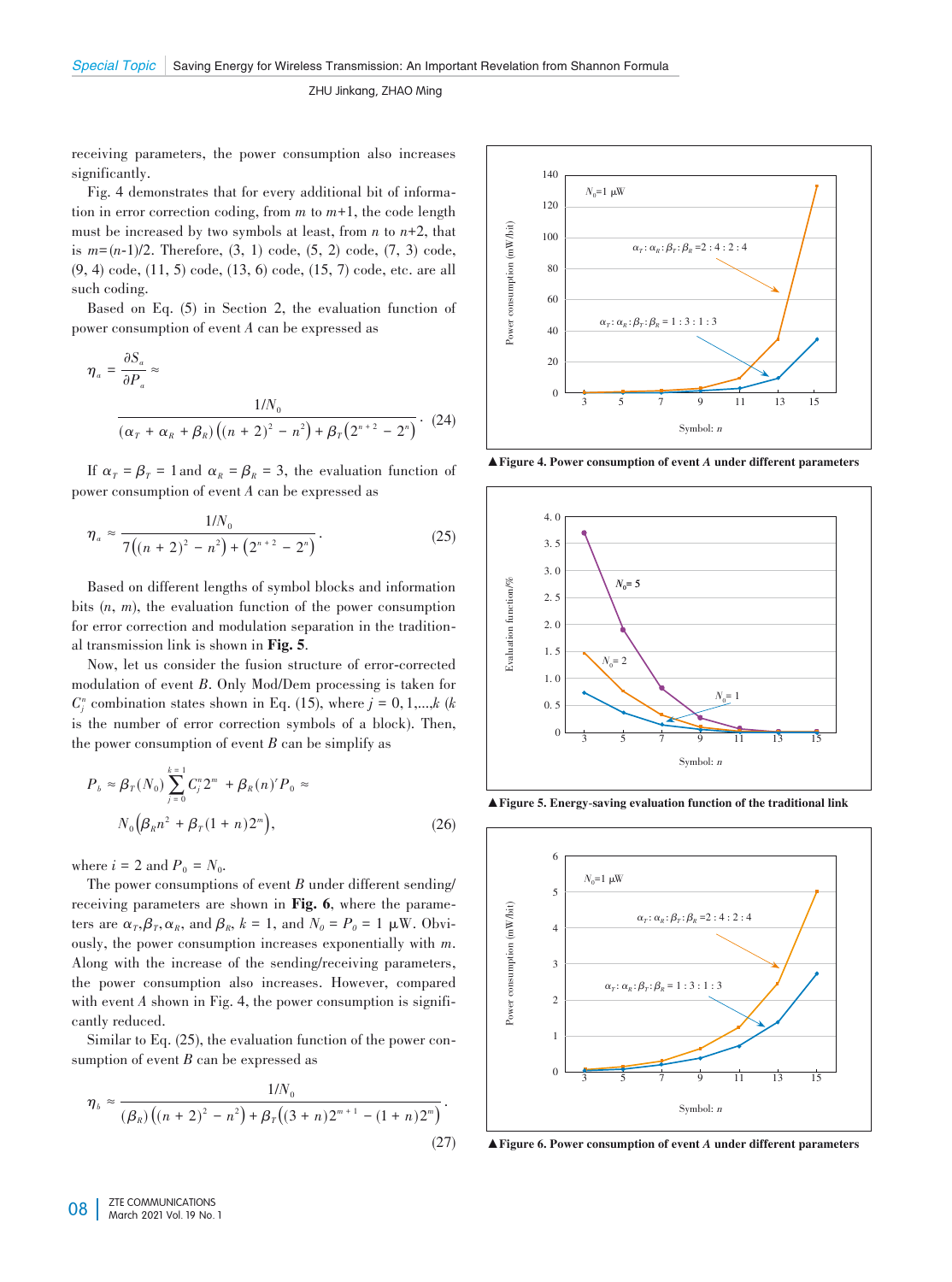When  $\alpha_T = \beta_T = 1$  and  $\alpha_R = \beta_R = 3$ , the evaluation function of power consumption of event *B* can be simplified as

$$
\eta_b \approx \frac{1/N_0}{3((n+2)^2 - n^2) + ((3+n)2^{m+1} - (1+n)2^m)}.
$$
 (28)

Based on different length of symbol blocks and information bits (*n*, *m*)*,* the evaluation function of power consumption of the given modulation method for event *B* is shown in Fig. 7.

#### 4.2 Energy-Saving Comparison of Two Modulation Methods

According to the above analysis, the modulation link of (*n, m*) code structure is divided into two modes, event *A* and event *B*. The amount of information transmitted in a block with a coding length *n* is *m*, that is, the transmission rate is *m/n*. Then, the power consumption of event *A* is  $P_a \approx N_0 \left( (\alpha_T +$  $\alpha_R + \beta_R$ ) $n^2 + \beta_T 2^n$  and that of event *B* is  $P_b \approx N_0 (\beta_R n^2 + \beta_T 2^n)$  $\beta_T (1 + n) 2^m$ ).

Therefore, the improved energy-saving degree from event *A* to event *B* at the same information rate *m/n* is defined as

$$
\mu_{BA} = \frac{\eta_b - \eta_a}{\eta_a} =
$$
\n
$$
\frac{(\alpha_r + \alpha_R + \beta_R)((n+2)^2 - n^2) + \beta_r(2^{n+2} - 2^n)}{(\beta_R)((n+2)^2 - n^2) + \beta_r((3+n)2^{m+1} - (1+n)2^m)} - 1.
$$
\n(29)

When  $\alpha_T = \beta_T = 1$  and  $\alpha_R = \beta_R = 3$ , the improved energysaving degree of conversion of event *A* into event *B* is

$$
\mu_{B/A} = \frac{7\left((n+2)^2 - n^2\right) + \left(2^{n+2} - 2^n\right)}{3\left((n+2)^2 - n^2\right) + \left((3+n)2^{m+1} - (1+n)2^m\right)} - 1.
$$
\n(30)

The improved degree of energy saving is shown in Fig. 8, which demonstrates that the longer the code length, the higher the improved degree in energy saving. If the length of coding is 15, the improved energy-saving degree reaches up to 35% in theory.

# 5 Conclusions

With the widespread deployment and application of 5G networks, the requirements for wireless energy saving are getting higher and higher. This paper introduces two basic study points for wireless energy saving and gives the error-corrected modulation method and its fusing constellation structure based on extending the Shannon formulas.

This paper also analyzes and compares the energy-saving performance of two wireless transmission chains, the traditional and the proposed. The numerical analysis shows that the pro-



▲ Figure 7. Energy-saving evaluation function of the proposed modula tion mode



 $\blacktriangle$  Figure 8. Error-corrected modulation constellation of (3,1) coding

posed error-corrected modulation method improves the energysaving effect of the traditional method by 35% in theory.

#### References

- [1] YOU X H, WANG J, ZHANG P, et al. Study and ideas for green wireless mobile communications [J]. Journal of university of science and technology of China,  $2009$ ,  $39(10)$ :  $1009 - 1015$
- [2] NIU Z S, WU Y Q, GONG J, et al. Cell zooming for cost-efficient green cellular networks [J]. IEEE communications magazine, 2010, 48(11): 74 – 79. DOI: 10.1109/mcom.2010.5621970
- [3] NIU Z S. TANGO: traffic-aware network planning and green operation [J]. IEEE wireless communications, 2011, 18(5): 25 - 29. DOI: 10.1109/mwc.2011.6056689
- [4] LI G, XU Z K, XIONG C, et al. Energy-efficient wireless communications: tutorial, survey, and open issues [J]. IEEE wireless communications, 2011, 18